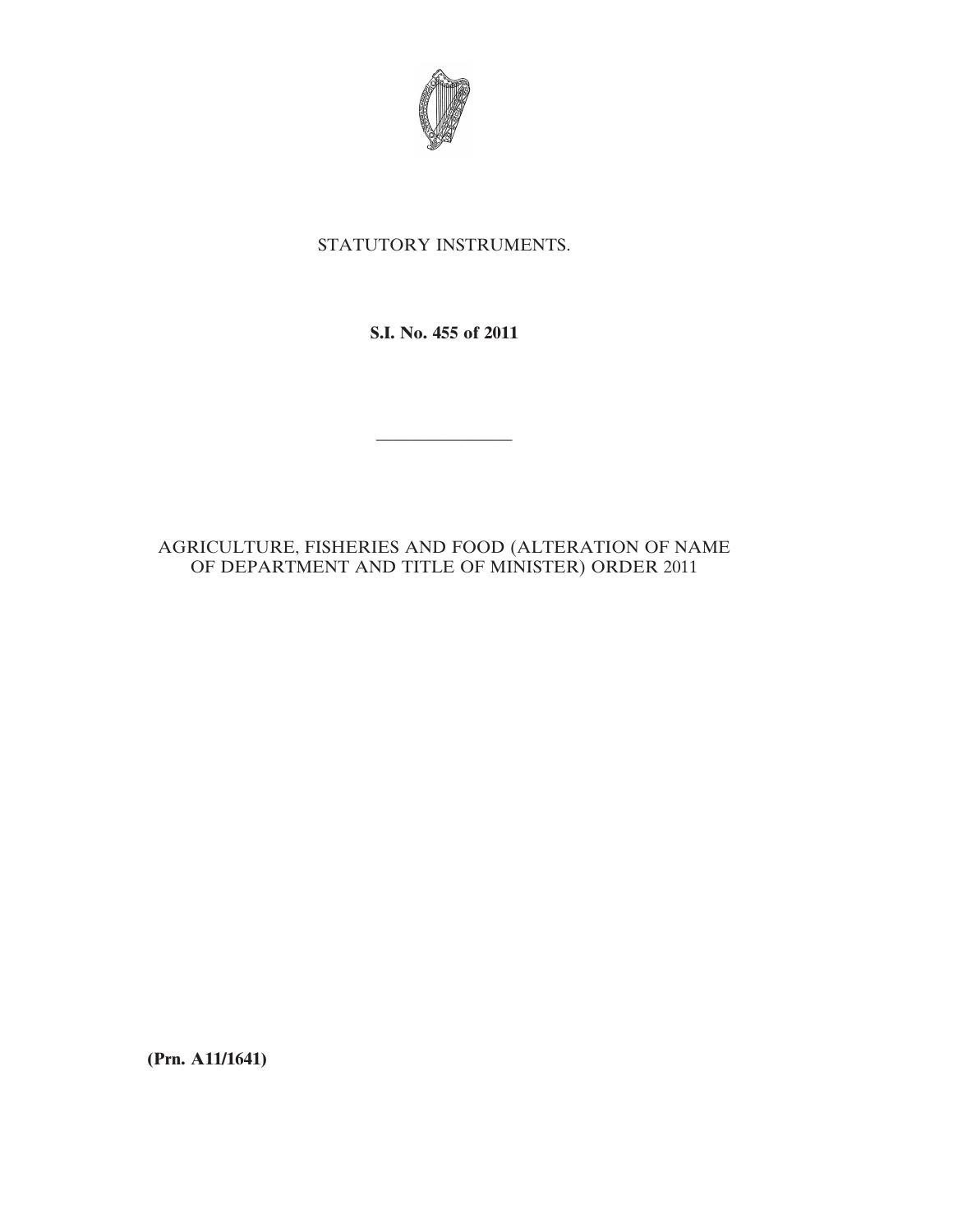## AGRICULTURE, FISHERIES AND FOOD (ALTERATION OF NAME OF DEPARTMENT AND TITLE OF MINISTER) ORDER 2011

The Government, in exercise of the powers conferred on them by section 6(1) of the Ministers and Secretaries (Amendment) Act 1939 (No. 36 of 1939), hereby order as follows:

1. (1) This Order may be cited as the Agriculture, Fisheries and Food (Alteration of Name of Department and Title of Minister) Order 2011.

(2) This Order comes into operation on 17 October 2011.

2. The name of the Department of State, the present name of which is, in the Irish language, An Roinn Talmhaíochta, Iascaigh agus Bia and, in the English language, the Department of Agriculture, Fisheries and Food, is altered, in the Irish language, to that of An Roinn Talmhaíochta, Bia agus Mara and, in the English language, to that of the Department of Agriculture, Food and the Marine.

3. The title of the Minister having charge of the Department of State, whose present title is, in the Irish language, an tAire Talmhaíochta, Iascaigh agus Bia and, in the English language, the Minister for Agriculture, Fisheries and Food, is altered, in the Irish language, to that of an tAire Talmhaíochta, Bia agus Mara and, in the English language, to that of the Minister for Agriculture, Food and the Marine.

4. In any enactment or any instrument made under an enactment—

- (*a*) references to the Department of Agriculture, Fisheries and Food shall be construed as references to the Department of Agriculture, Food and the Marine, and
- (*b*) references to the Minister for Agriculture, Fisheries and Food shall be construed as references to the Minister for Agriculture, Food and the Marine.

*Notice of the making of this Statutory Instrument was published in "Iris Oifigiúil" of* 13*th September*, 2011.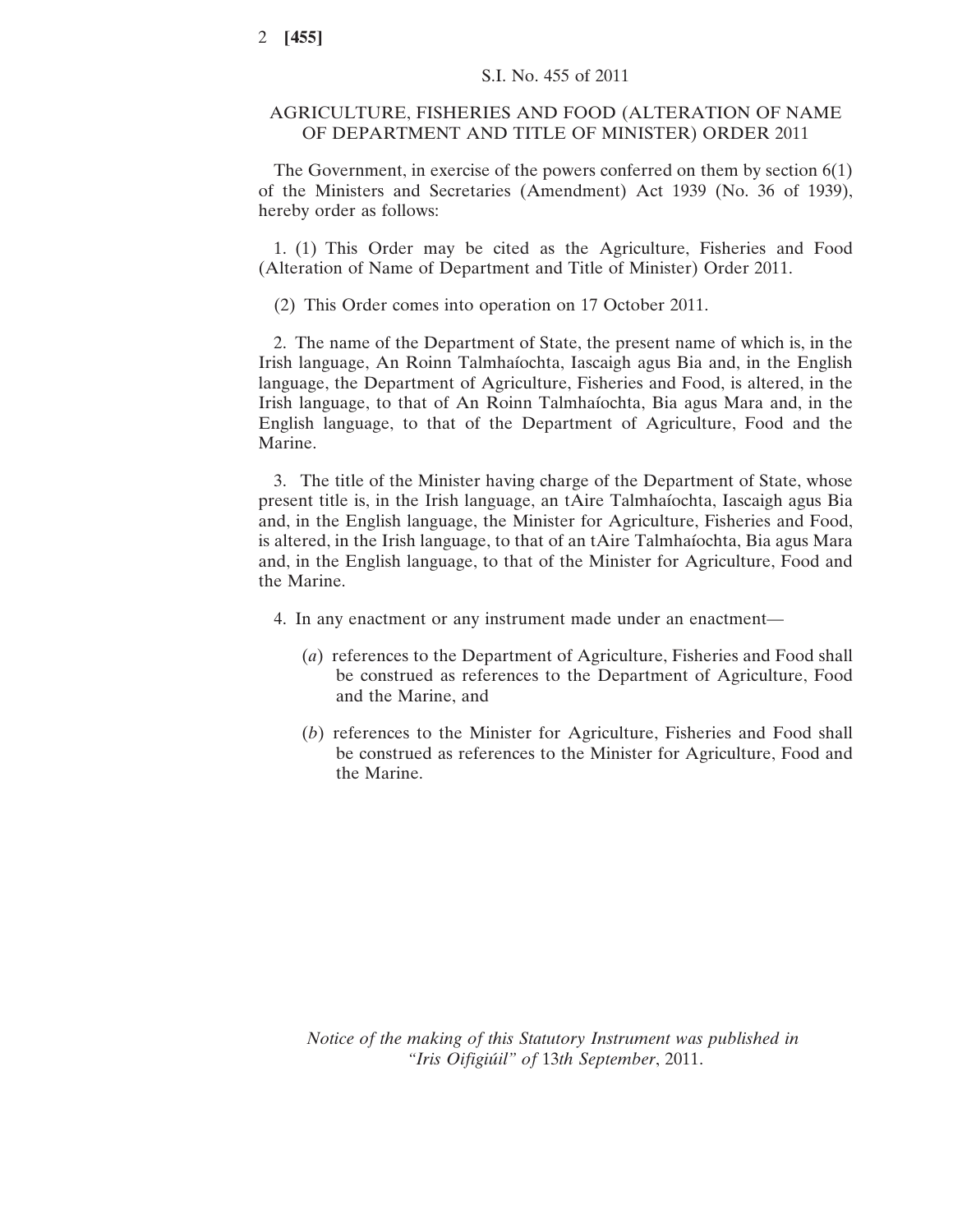

GIVEN under the Official Seal of the Government, 8 September 2011.

ENDA KENNY, Taoiseach.